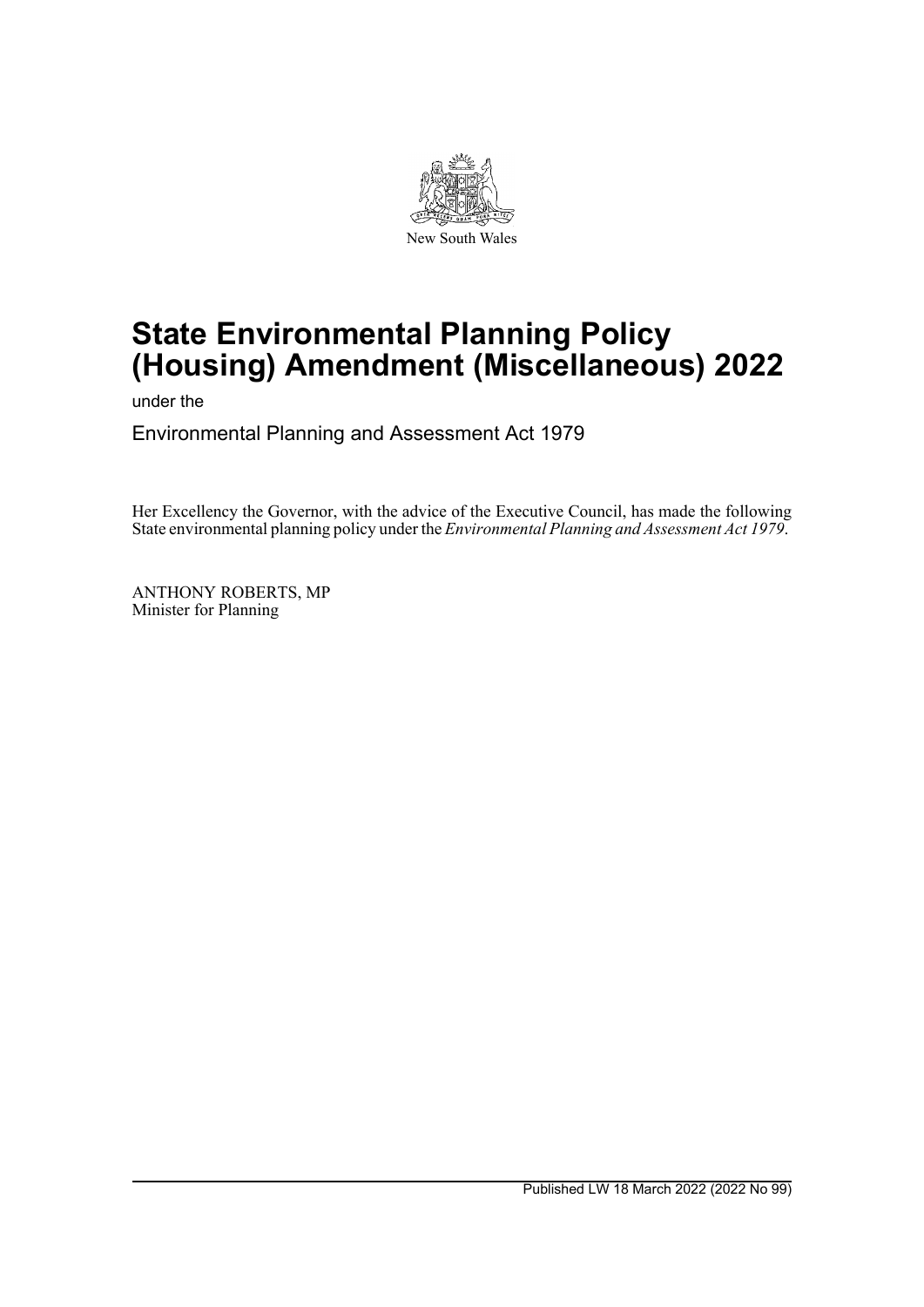# **State Environmental Planning Policy (Housing) Amendment (Miscellaneous) 2022**

under the

Environmental Planning and Assessment Act 1979

#### **1 Name of Policy**

This Policy is *State Environmental Planning Policy (Housing) Amendment (Miscellaneous) 2022*.

#### **2 Commencement**

This Policy commences on the day on which it is published on the NSW legislation website.

#### **3 Repeal of Policy**

This Policy is repealed on the day following the day on which this Policy commences.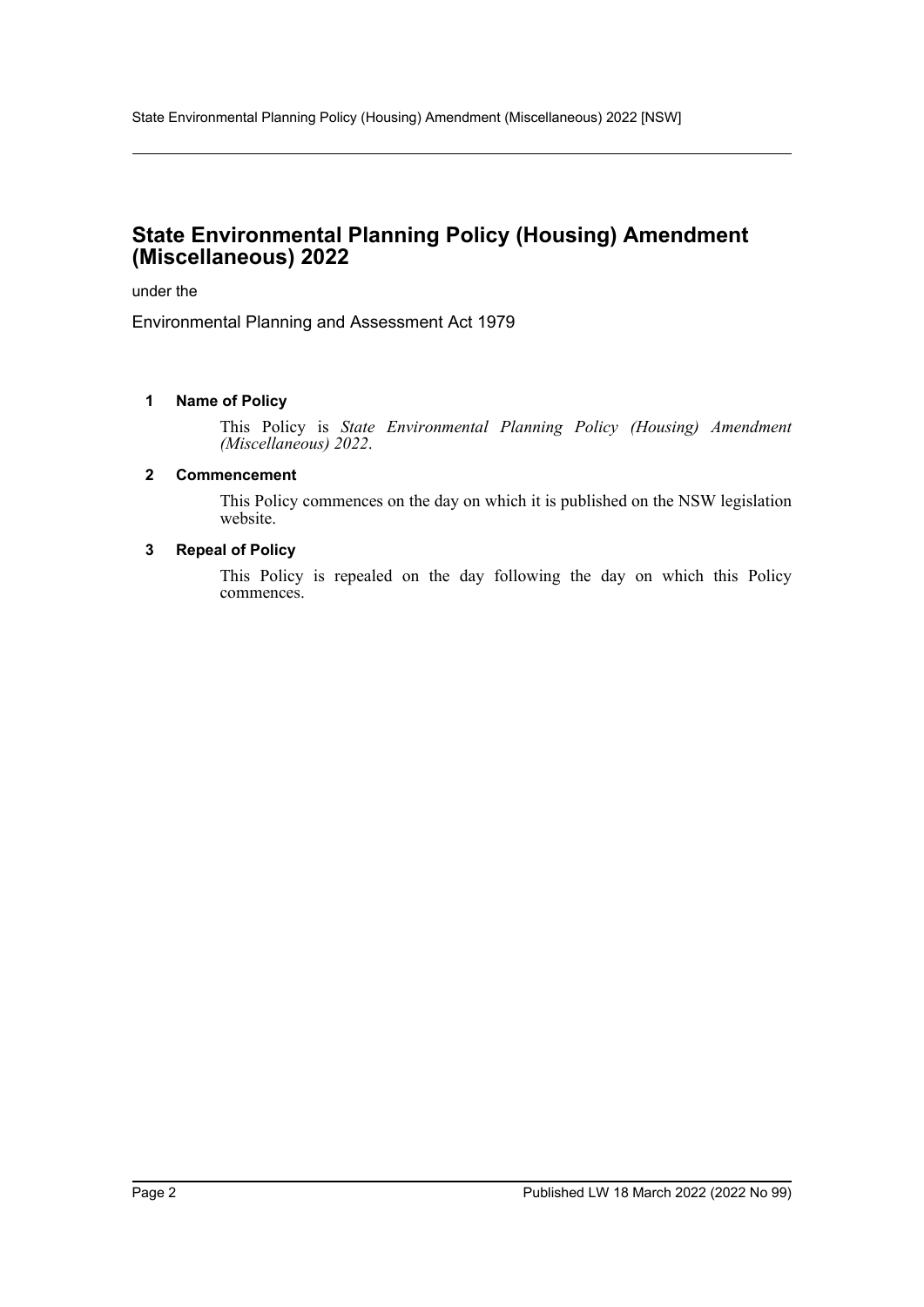# **Schedule 1 Amendment of State Environmental Planning Policy (Housing) 2021**

# **[1] Section 6 Development permitted without consent**

Omit ", other than *State Environmental Planning Policy (Vegetation in Non-Rural Areas) 2017*".

#### **[2] Section 38 Development may be carried out with consent**

Insert "other than in relation to the tenanted component of a residential flat building used as build-to-rent housing" after "applies" in section 38(4).

#### **[3] Section 38(4), note**

Insert after section 38(4)—

**Note—** Section 74(2)(d) and (e) contain non-discretionary development standards for car parking in relation to development for the purposes of build-to-rent housing.

#### **[4] Section 39 Site compatibility certificates**

Insert after section 39(9)—

(10) If a certificate is valid at the time a development application is made, the certificate remains valid for the purposes of the development application until the development application is finally determined.

#### **[5] Section 49, heading**

Omit the heading. Insert instead—

#### **49 Definitions**

# **[6] Section 49, definition of "development for the purposes of a secondary dwelling"**

Omit "Schedule 2" from paragraph (a)(ii). Insert instead "Schedule 1".

#### **[7] Section 72 Development for the purposes of build-to-rent housing permitted with consent**

Omit section 72(2). Insert instead—

- (2) This Part applies to development for the purposes of multi dwelling housing, residential flat buildings or shop top housing on land—
	- (a) in the following zones—
		- (i) a zone in which development for the purposes of residential flat buildings is permissible under another environmental planning instrument,
		- (ii) Zone B3 Commercial Core,
		- (iii) Zone B4 Mixed Use,
		- (iv) Zone B8 Metropolitan Centre, or
	- (b) for which a site compatibility certificate has been issued under section 39.

# **[8] Section 80 Land to which Part does not apply—general**

Omit "Schedule 4" from section 80(2). Insert instead "Schedule 3".

# **[9] Section 82 Definitions**

Insert in appropriate order—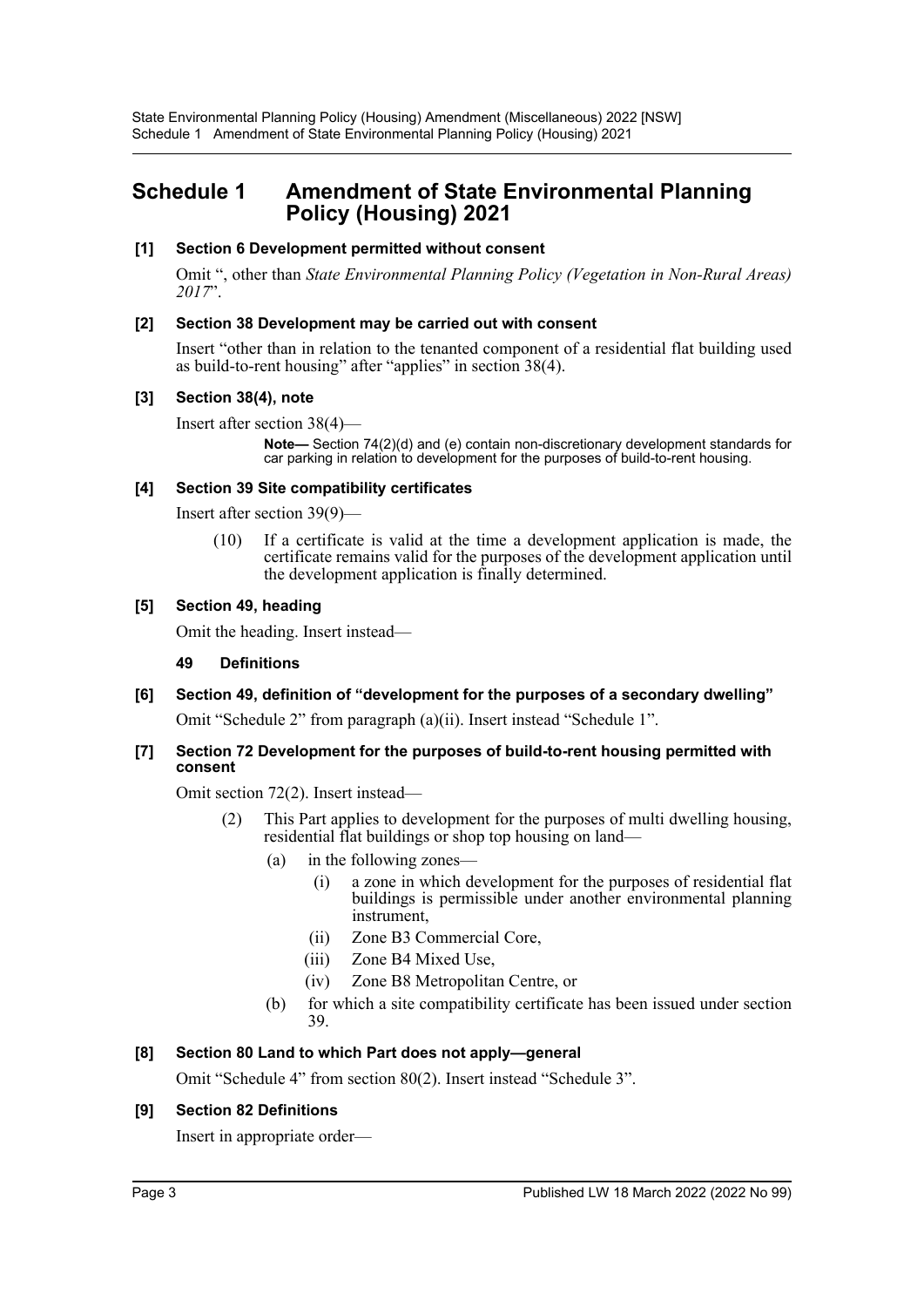State Environmental Planning Policy (Housing) Amendment (Miscellaneous) 2022 [NSW] Schedule 1 Amendment of State Environmental Planning Policy (Housing) 2021

*prescribed zone* means a zone specified in section 79.

# **[10] Section 84 Development standards—general**

Omit section 84(2)(c). Insert instead—

- (c) for development on land in a residential zone where residential flat buildings are not permitted—
	- (i) the development will not result in a building with a height of more than 9.5m, excluding servicing equipment on the roof of the building, and
	- (ii) if the roof of the building contains servicing equipment resulting in the building having a height of more than 9.5m—the servicing equipment complies with subsection (3), and
	- (iii) if the development results in a building with more than 2 storeys—the additional storeys are set back within planes that project at an angle of 45 degrees inwards from all side and rear boundaries of the site.

# **[11] Section 84(3)**

Omit the subsection. Insert instead—

- (3) The servicing equipment must—
	- (a) be fully integrated into the design of the roof or contained and suitably screened from view from public places, and
	- (b) be limited to an area of no more than 20% of the surface area of the roof, and
	- (c) not result in the building having a height of more than 11.5m.

# **[12] Section 86 Development standards for seniors housing—Zones RE2, SP1, SP2, RU5 and R2**

Omit section 86(1)(d)(iii). Insert instead—

(iii) if the land is proposed to be used for independent living units the independent living units will be provided by an operator.

# **[13] Section 90 Subdivision**

Omit "Zone R2 Low Density Residential or" from section 90(2).

# **[14] Part 5 Housing for seniors and people with a disability**

Insert after Division 7—

# **Division 8 Seniors housing—Land and Housing Corporation**

#### **108A Development to which Division applies**

This Division applies to development for the purposes of seniors housing involving the erection of a building on land—

- (a) on which development for the purposes of seniors housing is permitted with consent under another environmental planning instrument, or
- (b) in a prescribed zone or an equivalent land use zone.

#### **108B Seniors housing permitted without development consent**

(1) Development to which this Division applies may be carried out by or on behalf of the Land and Housing Corporation without development consent if—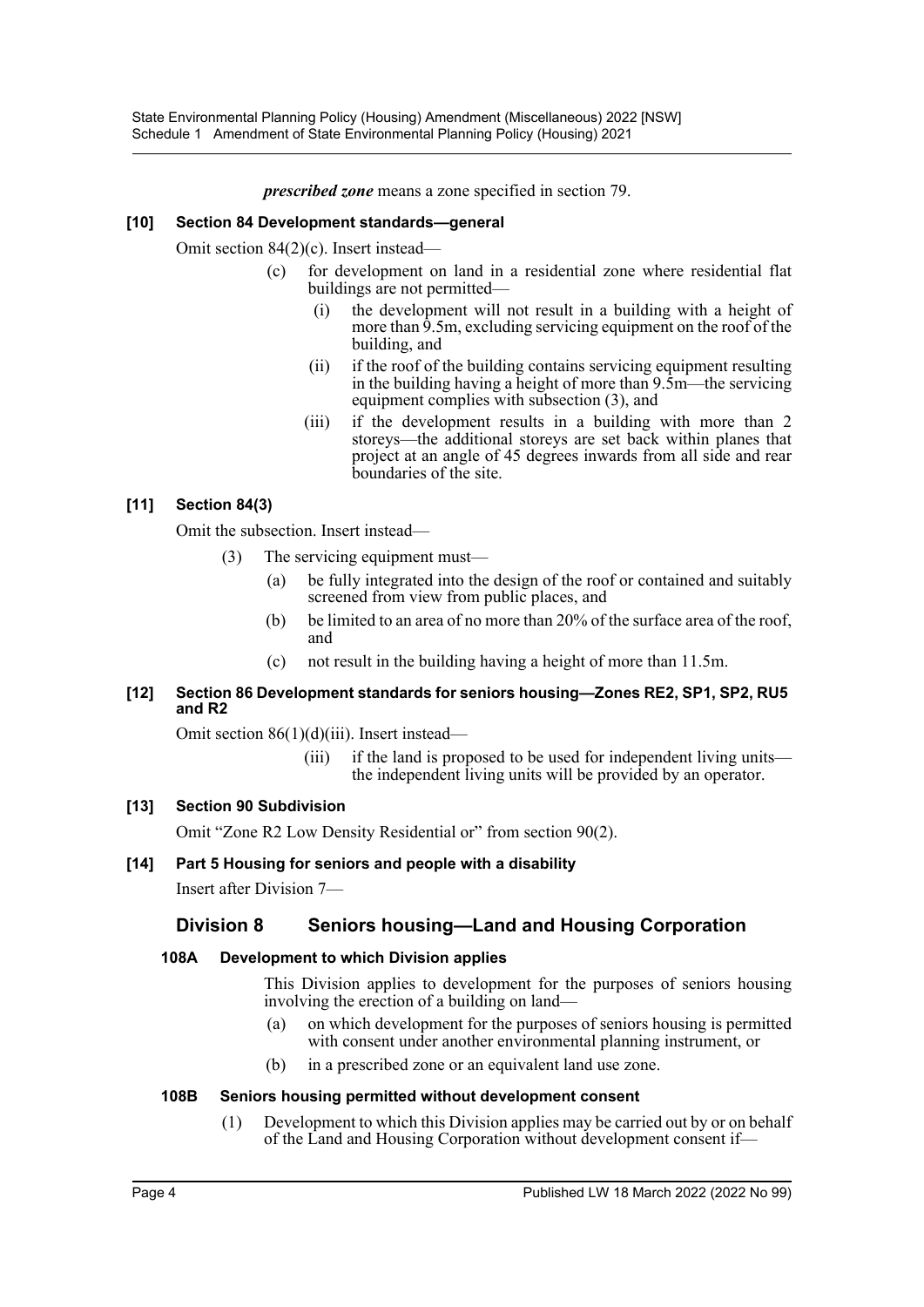- (a) the Land and Housing Corporation has considered the applicable development standards specified in sections  $84(2)(c)(iii)$ ,  $85, 88, 89$  and 108, and
- (b) the development will not result in a building with a height of more than 9.5m, and
- (c) the seniors housing will not contain more than 40 dwellings on the site.
- (2) *State Environmental Planning Policy (Infrastructure) 2007*, clauses 16 and 17 apply to the development and, in the application of the clauses—
	- (a) a reference in clause 16 to "this Policy" is taken to be a reference to this section, and
	- (b) a reference in the clauses to a public authority is taken to be a reference to the Land and Housing Corporation.

#### **108C Requirements for carrying out seniors housing**

- (1) Before carrying out development to which this Division applies, the Land and Housing Corporation must—
	- (a) request the council to nominate a person or persons who must, in the council's opinion, be notified of the development, and
	- (b) give written notice of the intention to carry out the development to—
		- (i) the council, and
		- (ii) the person or persons nominated by the council, and
		- (iii) the occupiers of adjoining land, and
	- (c) take into account the responses to the notice that are received within 21 days after the notice is given, and
	- (d) take into account the *Seniors Living Policy: Urban Design Guidelines for Infill Development*, March 2004, published on the Department's website, to the extent to which it is not inconsistent with this Division, and
	- (e) consider the *Good Design for Social Housing* and the *Land and Housing Corporation Dwelling Requirements*, September 2020, published on the website of the Land and Housing Corporation, to the extent to which it is not inconsistent with this Division, and
	- (f) consider the design principles set out in Division 6.
- (2) In this section, a reference to the council is a reference to the council for the land on which the development is proposed to be located.

#### **108D Exempt development**

Development for the purposes of landscaping and gardening is exempt development if it is carried out by or on behalf of the Land and Housing Corporation in relation to seniors housing.

#### **108E Subdivision of seniors housing not permitted**

Development consent must not be granted for the subdivision of seniors housing.

#### **[15] Schedule 7, heading**

Omit "**Part 7**". Insert instead "**Part 8**".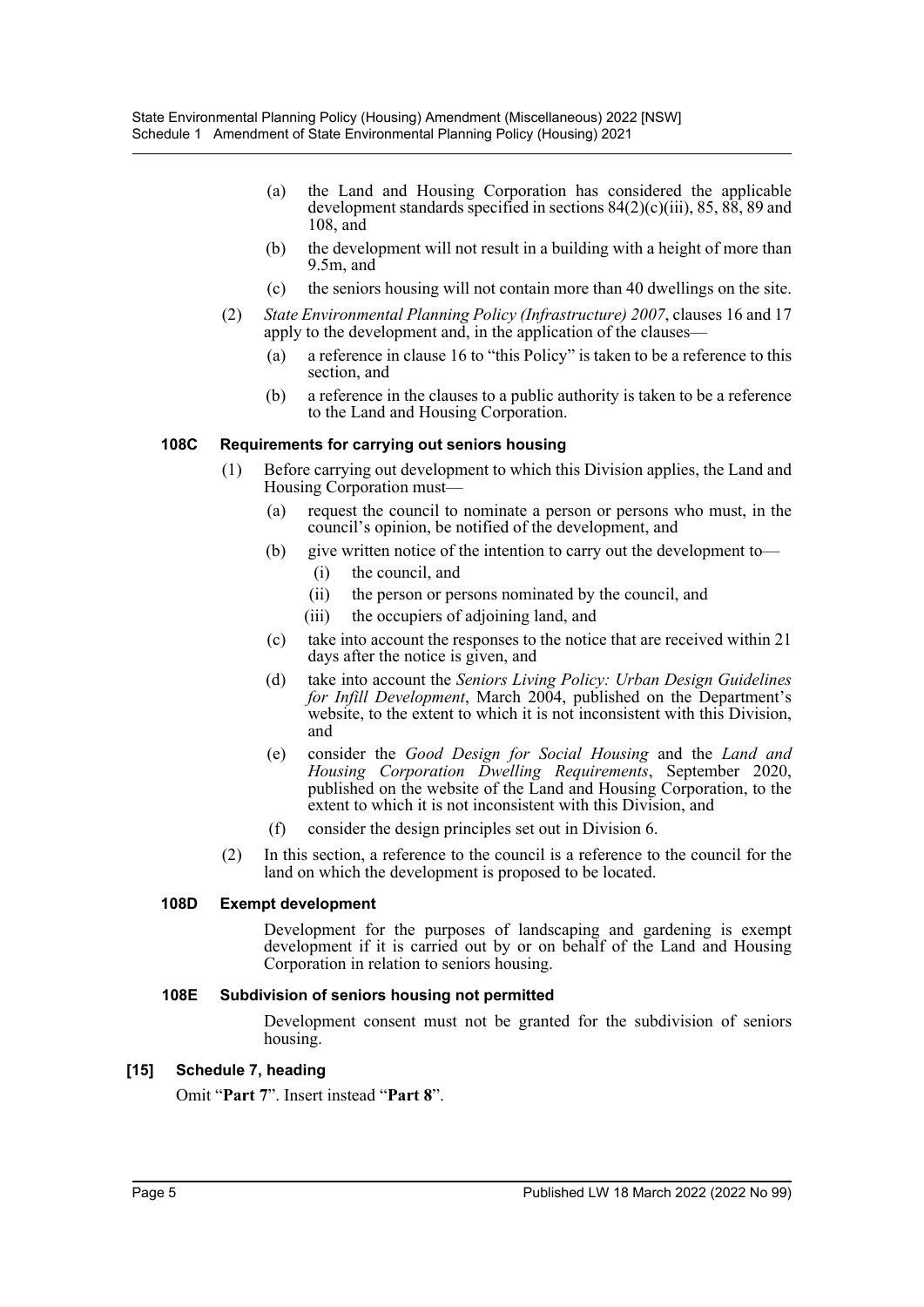State Environmental Planning Policy (Housing) Amendment (Miscellaneous) 2022 [NSW] Schedule 1 Amendment of State Environmental Planning Policy (Housing) 2021

#### **[16] Schedule 7 Savings and transitional provisions**

Renumber as Schedule 7A.

#### **[17] Schedule 7A (as renumbered by Schedule 1[17]), section 1**

Omit "the day on which this Policy commenced" from the definition of *commencement date*.

Insert instead "26 November 2021".

#### **[18] Schedule 7A (as renumbered by Schedule 1[17]), section 1**

Insert in alphabetical order—

*repealed ARH SEPP* means *State Environmental Planning Policy (Affordable Rental Housing) 2009*, as in force immediately before its repeal.

*repealed Seniors SEPP* means *State Environmental Planning Policy (Housing for Seniors or People with a Disability) 2004*, as in force immediately before its repeal.

#### **[19] Schedule 7A (as renumbered by Schedule 1[17]), section 2**

Omit "The former provisions of a repealed instrument continue to apply to the following". Insert instead "This Policy does not apply to the following matters".

#### **[20] Schedule 7A (as renumbered by Schedule 1[17]), section 2(f)**

Insert after section 2(e)—

- (f) the carrying out of an activity after the commencement date if—
	- (i) notice of the activity has been given to the council under the repealed ARH SEPP, clause  $40A(2)$ , and
	- (ii) an approval required under the Act, Part 5 for carrying out the activity is granted by the determining authority before 26 November 2022.

#### **[21] Schedule 7A (as renumbered by Schedule 1[17]), section 2(2)**

Insert at the end of section 2—

(2) The provisions of a repealed instrument, as in force immediately before the repeal of the repealed instrument, continue to apply to a matter referred to in subsection (1).

#### **[22] Schedule 7A (as renumbered by Schedule 1[17]), section 3**

Omit the section. Insert instead—

# **3 Continued application of site compatibility certificates**

- (1) The repealed Seniors SEPP, clause 25 continues to apply to an application for a site compatibility certificate made, but not determined, before the commencement date.
- (2) The repealed Seniors SEPP continues to apply to, and this Policy does not apply to, a development application made after the commencement date if—
	- (a) the development application relies on a site compatibility certificate, within the meaning of the repealed Seniors SEPP, and
	- (b) the application for the certificate was made on or before the commencement date.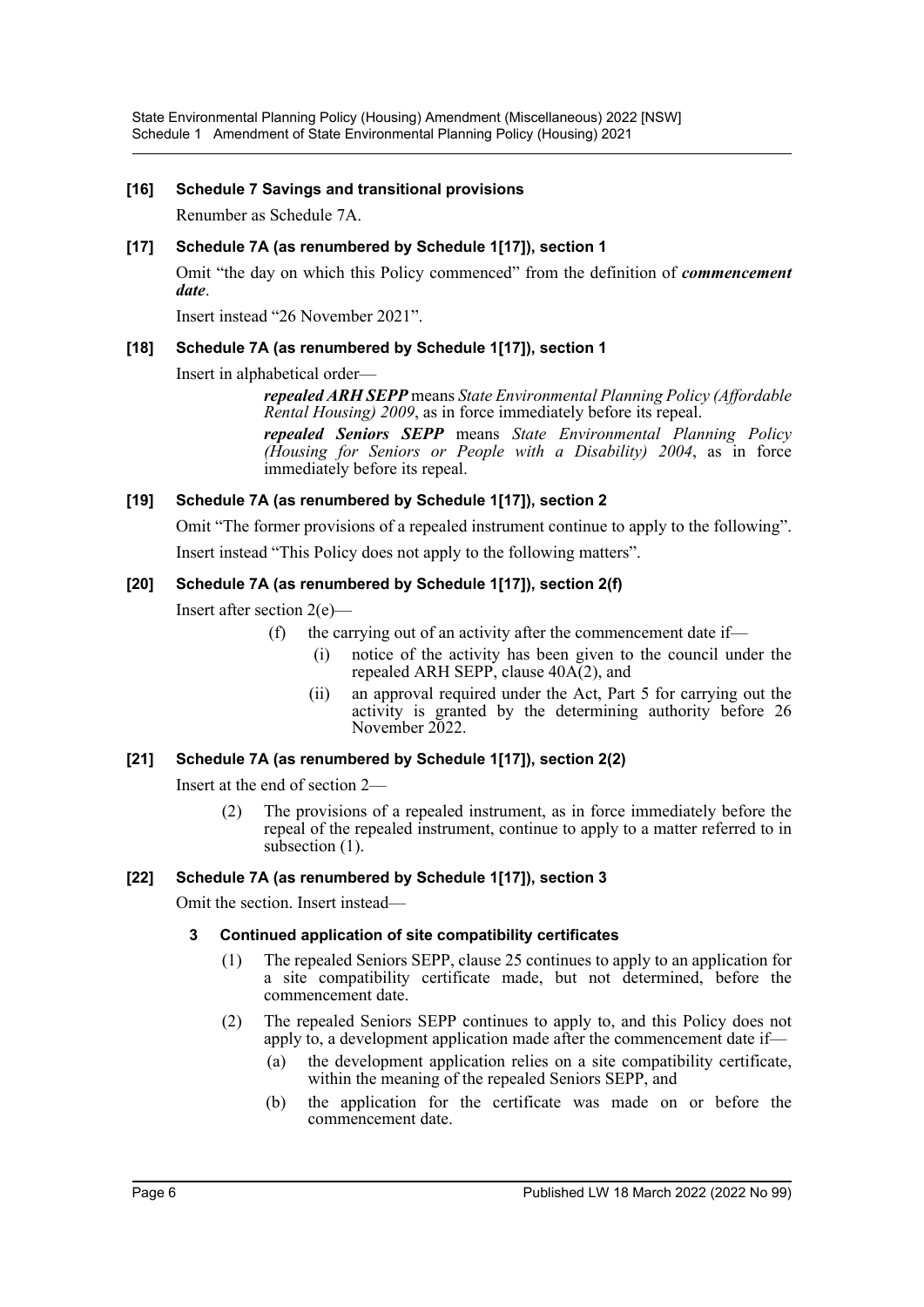- (3) If a development application made after the commencement date relies on a site compatibility certificate issued under the repealed ARH SEPP, clause 37, the site compatibility certificate is taken to be a site compatibility certificate issued under this Policy, Chapter 2, Part 2, Division 5.
- (4) This Policy, Part 4 applies to development for the purposes of multi dwelling housing, residential flat buildings or shop top housing on land for which a site compatibility certificate has been issued under *State Environmental Planning Policy (Affordable Rental Housing) 2009*, clause 37, as in force immediately before its repeal.

# **4 Continued application of repealed Seniors SEPP, clause 4A**

- (1) The repealed Seniors SEPP, clause 4A, continues to apply to, and this Policy does not apply to, a development application made after the commencement date.
- (2) This section is repealed on 1 July 2022.

# **[23] Dictionary**

Omit the definition of *flood planning level*. Insert instead—

# *flood planning level* means—

- (a) the flood planning level adopted in a development control plan by the relevant council for the lot, or
- (b) the flood planning level specified in a flood study or floodplain risk management plan—
	- (i) prepared in accordance with the principles of the Floodplain Development Manual, and
	- (ii) adopted by the relevant council for the lot.

# **[24] Dictionary**

Insert in alphabetical order—

*tenanted component* of a building—see section 71.